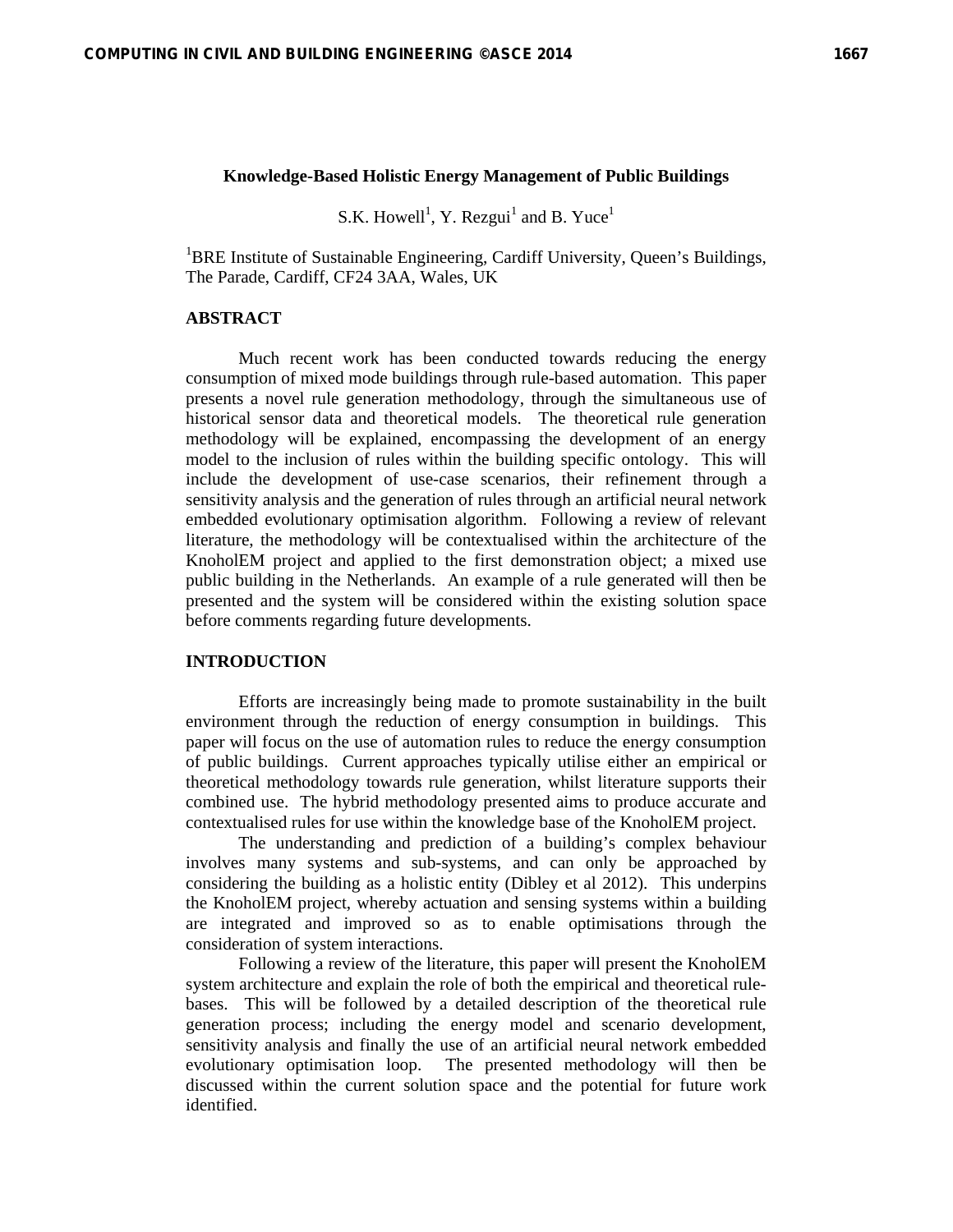# **RELATED WORK**

Much work has been conducted in recent years towards the purpose of adding intelligence to combined building automation systems (BAS) and energy management systems (EMS). This review will consider two approaches and argue the need for a third, hybrid approach. Much work an empirical standpoint by analysing historical data to determine optimisation rules. Other studies model a building but lack the contextualisation of historical data. The use of a hybrid approach aims to deliver more accurate and relevant navigation of the decision space.

 Regarding the empirical approach, Kolokotsa et al (2002) utilised genetic algorithms to optimise a fuzzy controller. Doukas et al (2007) developed an "integrated decision support model" through rule sets generated from sensor data. More recently, Ferreira et al (2012) utilised an artificial neural network (ANN) to optimise thermal comfort and energy consumption based on sensor data. Also, a BAS has been utilised with a graphical interface and control scenarios to optimise energy consumption and sensor values (Marinakis et al 2013). Aspects from each of these approaches are incorporated into that which is presented here.

 An alternative approach to those presented above is to generate optimisation rules from a theoretical model; either a computer based energy model or some form of mathematical model. This is not a new concept; Clark and Mehta (1997) utilised a mathematical model to optimise start-stop cycles in a building. However, recent approaches to modelling mixed mode buildings (Spindler and Norford 2009, Spindler and Norford 2009, May-Ostendorp et al 2011, Hu and Kavara 2014) are able to exhibit greater accuracy. Modelpredictive control (MPC) has been used with EnergyPlus (May-Ostendorp et al 2011). Similar to the approach presented, an energy model has been embedded within a stochastic search method (Hu and Kavara 2014).

 The approach presented herein attempts to utilise both the holistic, 'big data' nature of simulation models and the real-world applicability of historical data. This is supported by Foucquier et al (2013), who state that hybrid models offer the advantages of both approaches.

## **METHODOLOGY**

The methodology presented here attempts to build on recent work in the field of EMS-BAS optimisation through a semi-empirical rule generation process. Figure 1 below outlines the overall workflow of the KnoholEM project.

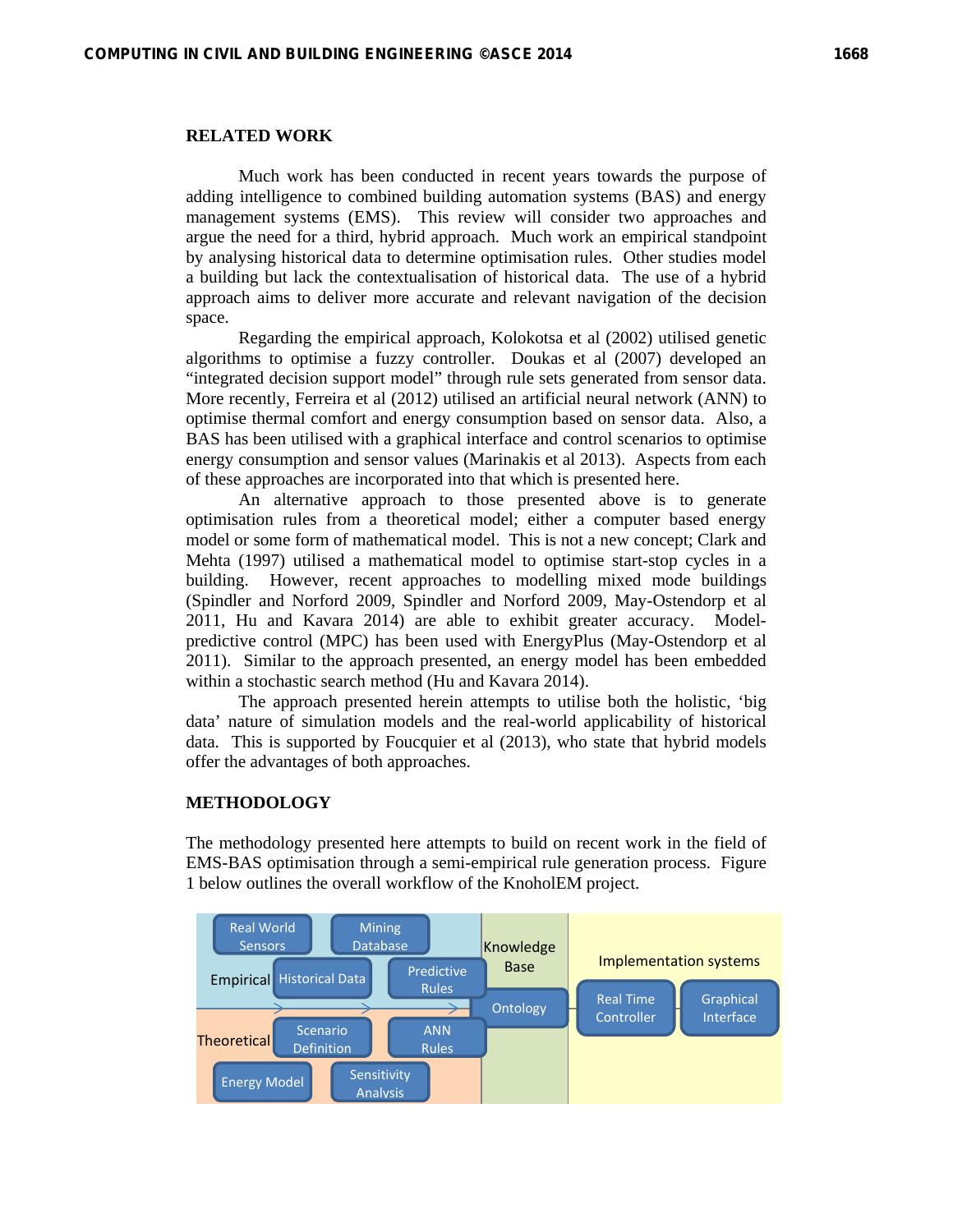## **Figure 1. Flow of knowledge from generation to delivery to end user**

Figure 1 shows 4 distinct sections; empirical and theoretical rule generation, an ontological knowledge base and implementation systems. The implementation systems include a fuzzy logic real time controller (RTC), a graphical user interface (GUI), a mapper and building-specific systems. Regular, automatic revisions of the rules allow the system to be dynamic. The system architecture is presented in figure 2 and shows information exchange between the various components, whereby the simulated and metered data are utilised together within the knowledge base.



**Figure 2. KnoholEM system architecture** 

## **ENERGY MODEL**

 An energy model of the building was developed in DesignBuilder. Starting with the geometry of the building, this was then enriched with data such as materials and occupancy schedules; these were described in detail for zones where questionnaires had been completed. This produced the model shown in figure 3 below, alongside a plan of the floor within the scope of the project; the main zone considered was the 3 storey atrium shown.



**Figure 3. Energy model of demonstration building and floor plan**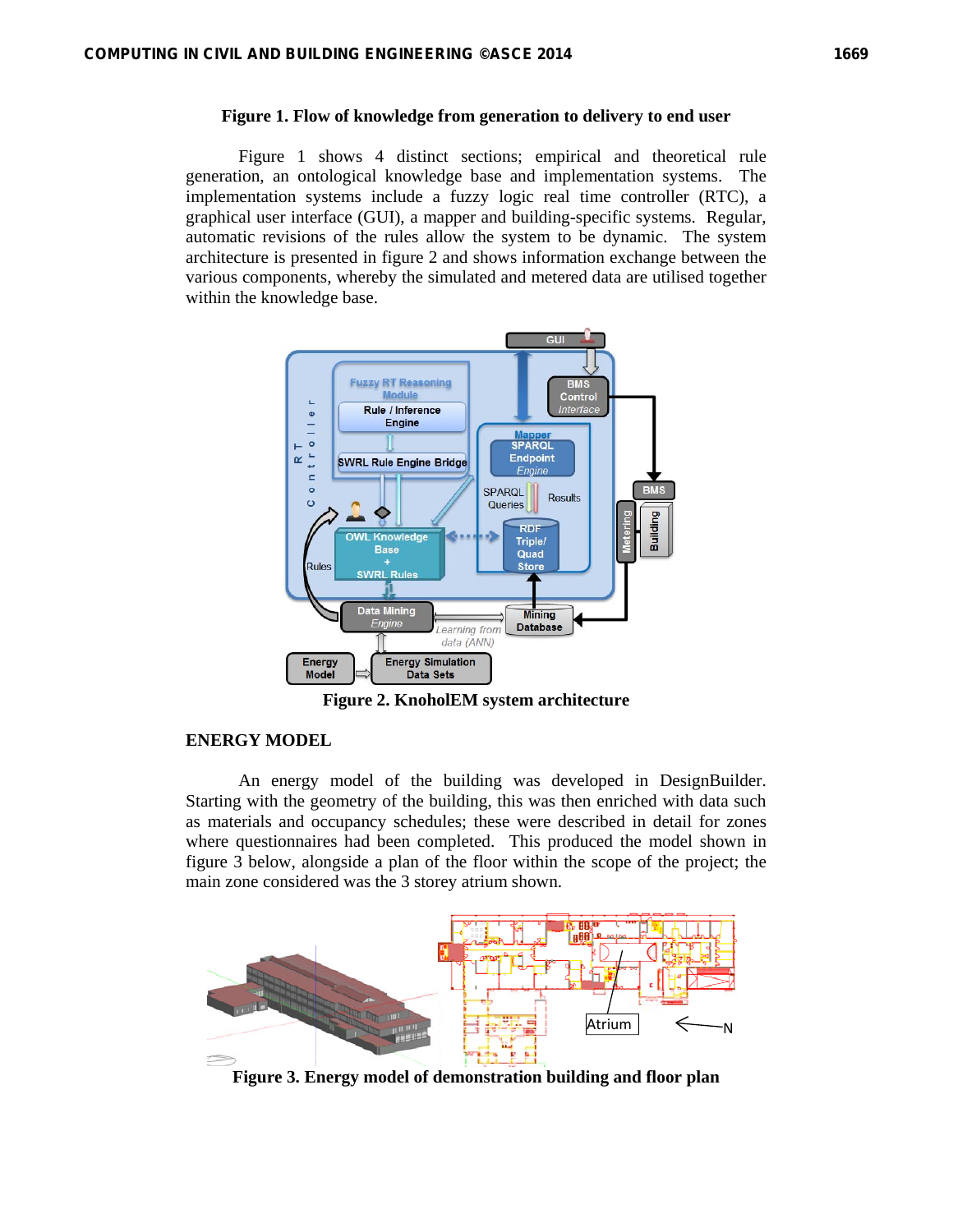This model was then exported into EnergyPlus, which was the chosen simulation engine due primarily to its textual nature; this meant its inputs and outputs were machine readable, allowing automation of data generation and postprocessing.

 Before the completion of the energy model, it was necessary to ensure each of the intended actuation mechanisms was adequately represented. To this end, 4 variables were mapped from the scenario definitions; heating setpoint of the atrium zone, natural ventilation availability, actuation of the shading system and the activation of lights. Each of these variables was binary apart from the heating setpoint, which was limited to the range of 16°C - 26°C.

# **SCENARIO DESCRIPTION**

In order to contextualise the theoretical rules, it was deemed necessary to utilise scenario-based optimisation of the building. A scenario was considered to be a formal definition of an identified mechanism by which energy consumption in the building might be reduced whilst maintaining occupant comfort. Scenarios are building specific and are dynamic; whilst they are proposed from expert knowledge, they are refined through the sensitivity analysis.

 Four scenarios were defined within a template and were considered holistically. Firstly, it was recognised that cooling loads could be reduced through intelligent use of the roof windows in the atrium. Secondly, the existing shading system was integrated to a holistic EMS solution to account for the effects of solar gain as well as just luminance. Also, the implementation of presence based electric lighting and radiator actuation was considered in conjunction with other methods of lighting and heating the atrium zone. The 'presence based lighting' scenario is presented below in table 1.

| Scenario                | Scenario 3 – Presence based lighting                                                                                                                                                                                                                                                                                                        |  |  |
|-------------------------|---------------------------------------------------------------------------------------------------------------------------------------------------------------------------------------------------------------------------------------------------------------------------------------------------------------------------------------------|--|--|
| Scenario<br>Description | Currently significant amounts of energy are wasted lighting unoccupied areas<br>of the building. Through the introduction of presence sensors it would be<br>possible to almost eliminate this energy wastage. By simultaneously<br>considering lighting's effect on luminance and temperature, a holistic<br>optimisation may be achieved. |  |  |
| Control<br>Variables    | Lighting state (on/off)                                                                                                                                                                                                                                                                                                                     |  |  |
| Variables               | Occupancy<br>Current light intensity<br>Shading (on/off)<br>Air temperature                                                                                                                                                                                                                                                                 |  |  |
| Rules                   | Controls and Some areas must have a minimum luminance as is written in the Dutch<br>building regulations.                                                                                                                                                                                                                                   |  |  |
| Actors                  | BCS, occupancy sensors, temperature sensors, shading system, light<br>automation system, facility manager and technician                                                                                                                                                                                                                    |  |  |
| When<br>Applicable      | Always, unless extended periods of vacancy are expected in a room. An<br>override switch would be needed in this instance.                                                                                                                                                                                                                  |  |  |

#### **Table 1. Presence based lighting scenario definition**

## **SENSITIVITY ANALYSIS**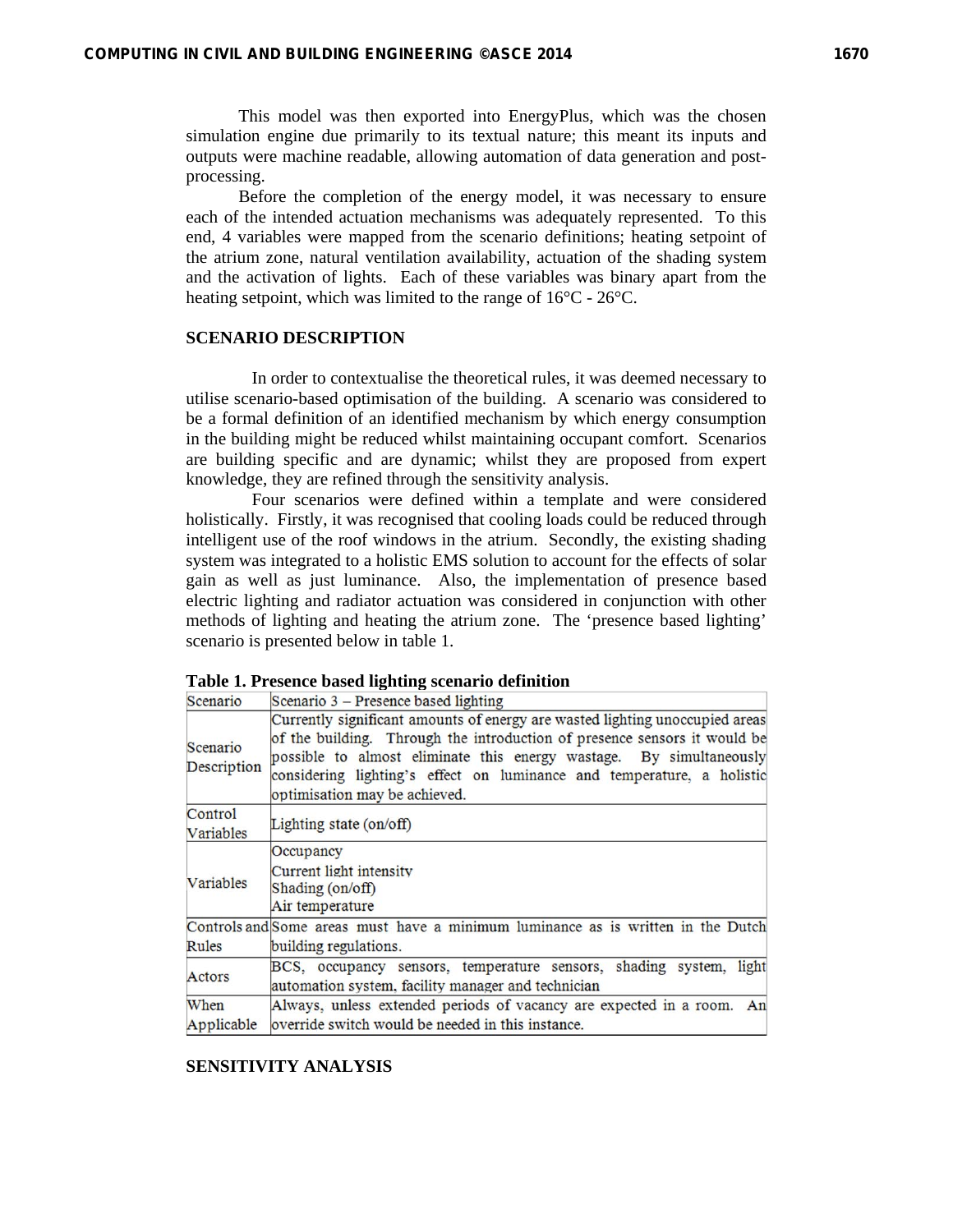A sensitivity analysis was conducted in order to refine the scenario definitions. This utilised principal component and multivariate regression analyses to quantify the effect of each variable on the behaviour of the simulation model. This allowed a balance to be achieved between simplicity and accuracy, as indicated by Ferreira et al (2012).

 Principal component analysis determined that 38 input variables was the minimum number required to explicitly predict the outcome of the simulation. Multivariate regression analysis was then used to quantify sensitivity to each of the input variables. The 38 most sensitive variables were used as the input variables for the ANN model. Figure 4 below shows the sensitivity of the model to the 8 inputs found to be most sensitive regarding each of the 4 performance indicators; heating energy, cooling energy, total electricity and occupant comfort (Fanger 1970).



**Figure 4. Sensitivity results regarding the most sensitive common variables** 

# **ARTIFICAL NEURAL NETWORK EMBEDDED OPTIMISATION**

 An ANN model was developed in MATLAB to replace the simulation model due to its speed as a prediction engine, and as the decision space was clearly defined. This allowed the ANN model to act as the cost function within an evolutionary optimisation method. A multilayer perception based ANN model was utilised with the Levenberg-Marquardt learning algorithm (Levenberg 1944, Marquardt 1963), using the topology presented in figure 5 below.



**Figure 5. Topology of the proposed ANN** 

 Genetic algorithms were utilised to provide a stochastic search method through the decision space. The termination condition of the GA loop was based on the input from the FM; the rules generated aimed to reduce the energy consumption by 5, 10, 20 or 30 percent. Logical 'if-then' rules were produced which dictated the actuations required to produce the desired change in building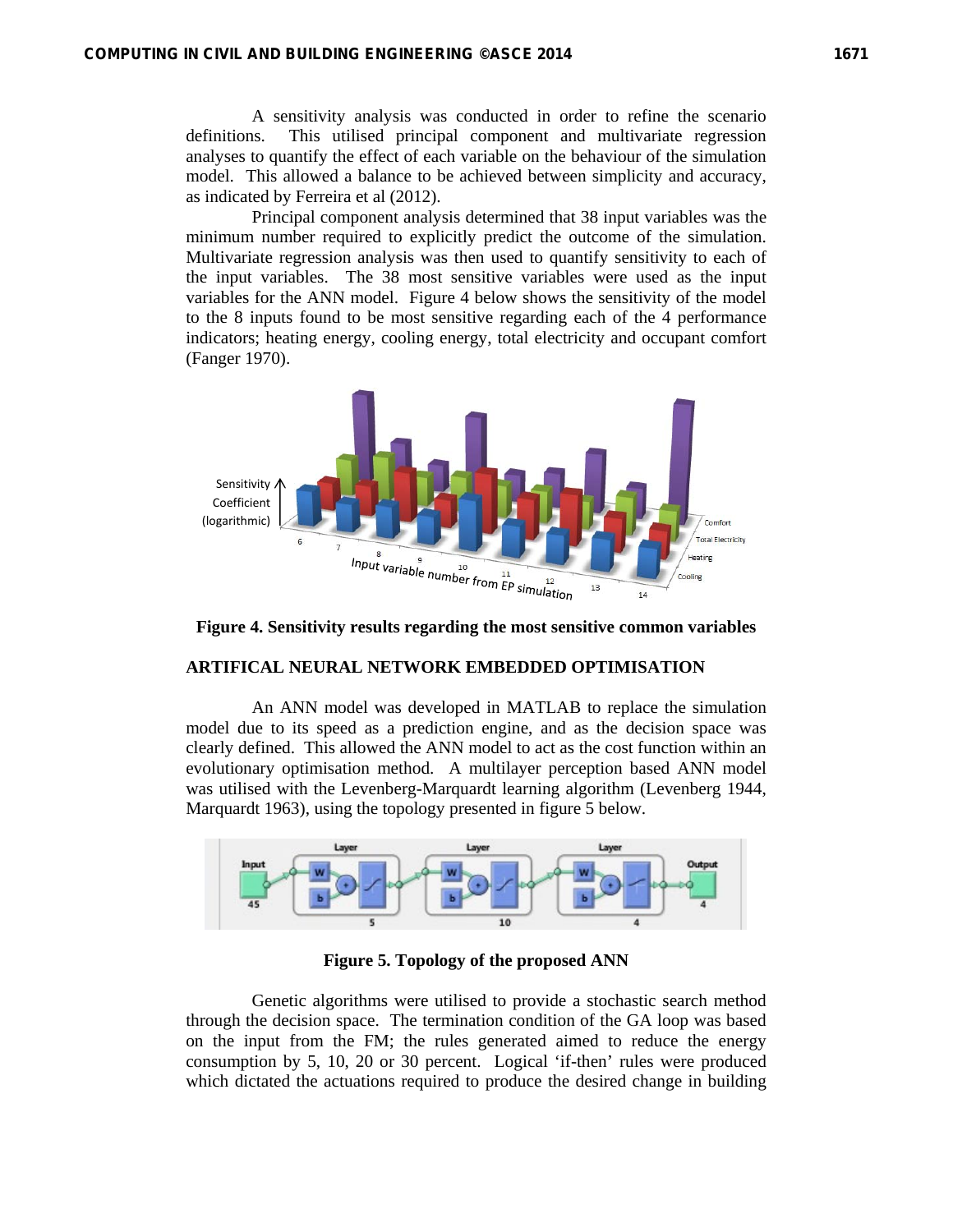performance. An example of one of the large number of rules generated is presented below in figure 6.



#### **Figure 6. Example of rules generated from ANN-GA optimisation**

### **ONTOLOGICAL KNOWLEDGE BASE**

The ontological knowledge base was developed to contain all domain specific information for the KnoholEM project (Krahtova 2013), through building specific instances of a generic domain ontology. The population of the building specific ontology is represented in figure 7 below.



**Figure 7. Specific building ontology development** 

 The ontology is queried by the FM through the GUI by stating optimisation goals. The ontology utilises the rules available to achieve the desired goal and reports the rules to be implemented and their effect on relevant performance indicators.

### **DISCUSSION AND CONCLUSION**

 This methodology has detailed the production of energy optimisation rules using a theoretical approach. The rules generated via this methodology are embedded in an ontological representation of the building they are specific to and are routinely updated based on feedback via the installed sensors. An area of future development would be to embed the rule generation process itself into the ontology, such that rules could be generated for the specific conditions sensed within the building in real time. This would allow the system to be more dynamic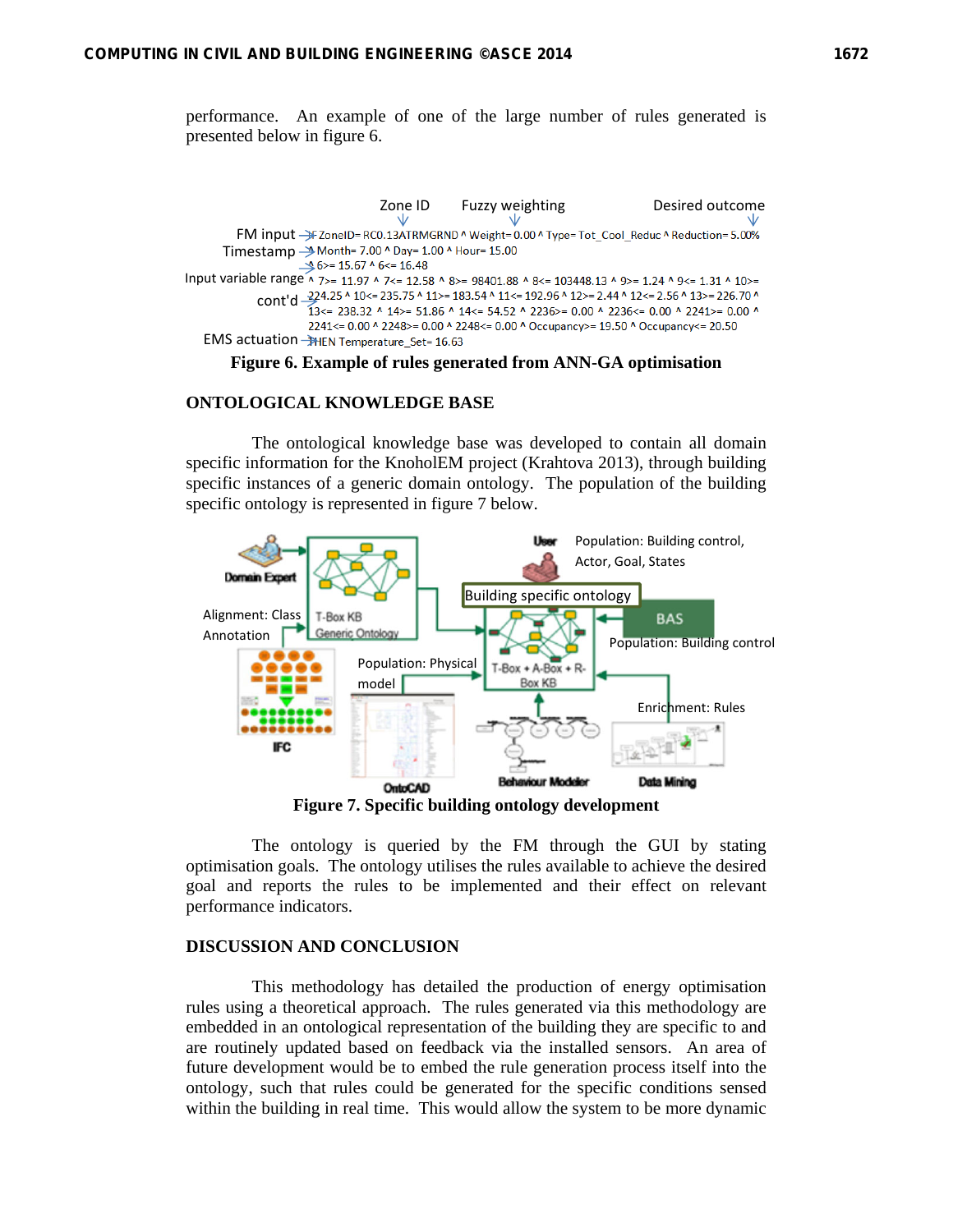than the current approach of matching the current conditions to the closest rule available which has previously been generated. This would however require significant computational power which is unlikely to be available on-site; the possibility of utilising cloud-computing could be explored.

 The solution space established within the literature has typically only explored the use of each of the considered techniques independently. The proposed solution aims to build upon these approaches by intelligently combining their advantages in a holistic manner. For example, the use of an ANN model allows a great improvement in the prediction time of the energy consumption and PMV, whilst also providing accuracy in the role of interpolating within the required ranges of input values. The combined use of empirical and theoretical rules allows a consideration of a wider range of sensitive variables than those which can be directly measured, and allows the calibration of these rules through the available sensors. The observed benefits of the hybrid approach presented is summarised in table 2 below. It is critical to note here that the extent to which the theoretical rules can be calibrated by the historical data is determined by the number of sensors which can be mapped to sensitive variables within the theoretical data set. The more variables which are expressed in both domains, the more accurate the theoretical rules may be.

| <b>Theoretical Approach</b>                       | <b>Empirical Approach</b>  | <b>Hybrid Approach</b>           |
|---------------------------------------------------|----------------------------|----------------------------------|
| Wide<br>of<br>input<br>range                      | Narrow<br>selection        | of Sensitive variables<br>chosen |
| allows<br>variables<br>more                       | highly<br>contextual       | from wide selection              |
| holistic scenarios                                | variables                  |                                  |
| No requirement for sensor   Many sensors required |                            | Available<br>sensors<br>improve  |
| installation                                      |                            | accuracy of rules generated      |
| Not contextualised through                        | System interactions may    | Rules<br>calibrated<br>through   |
| real-world readings                               | be ignored if insufficient | mapping between historic and     |
|                                                   | sensors                    | theoretical variables            |
| No feedback mechanism to                          | Rules can be refined in    | Rules refined periodically with  |
| allow<br>rule<br>dynamic                          | real-time                  | historical data                  |
| refinement                                        |                            |                                  |

**Table 2. Summary of hybrid approach presented** 

 In addition to the benefits of the combined use of the theoretical and empirical approaches, the approach presented here utilises the key concept of negotiation between the FM and the energy optimisation engine. This process is achieved by varying the termination goal of the multi-objective optimisation process in an iterative manner. Through interaction with the GUI, the FM may experiment with the desired energy reduction in order to gauge its effect on the key performance indicators within the facility such as PMV, temperature or luminance. This recognises the importance of including an FM within the decision making process. This underpins another key concept; that the system does not aim to replace the FM as the decision making unit within a building, but to better inform the FM to enable more holistic and data-driven decisions to be made.